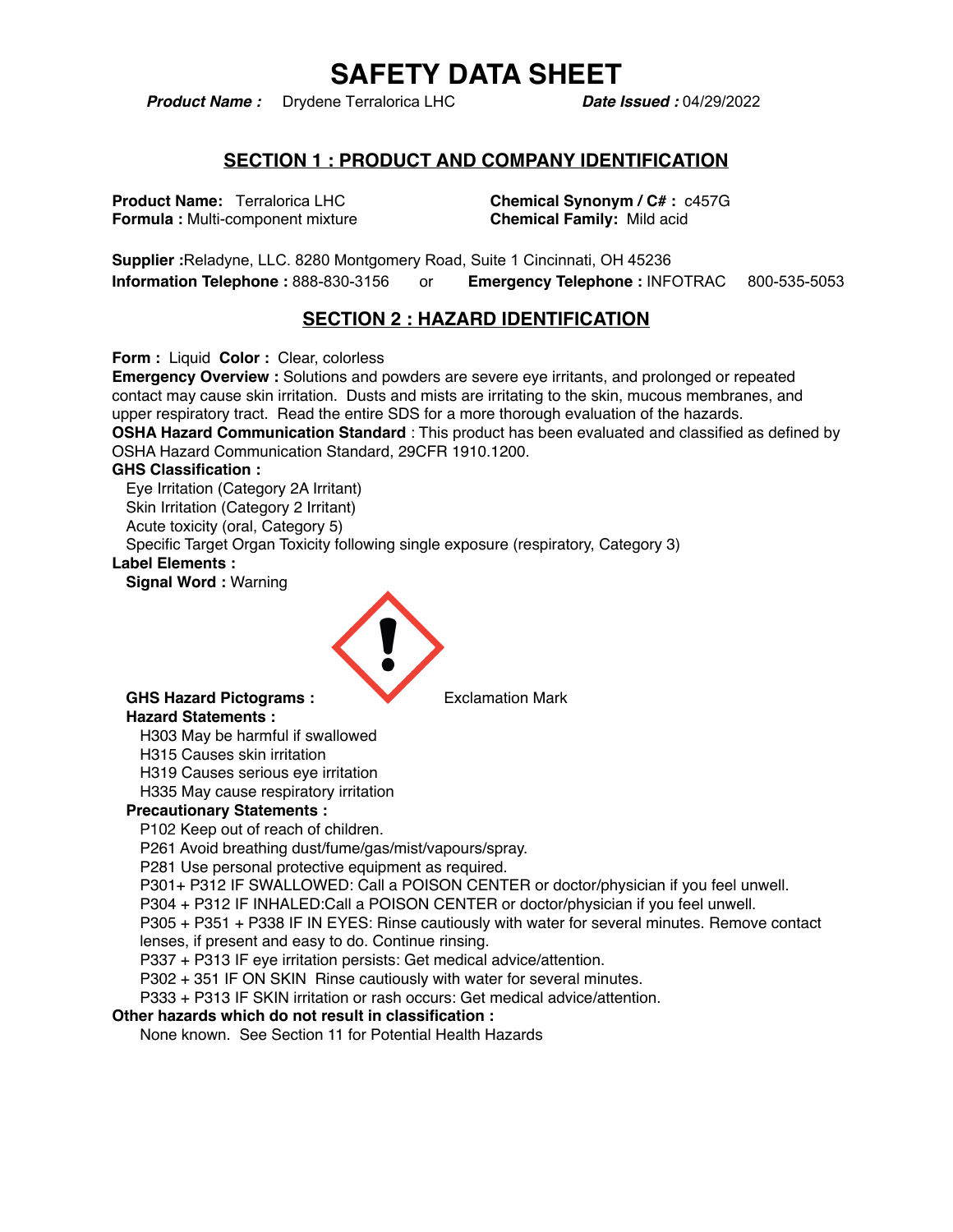*Product Name :* Drydene Terralorica LHC *Date Issued :* 04/29/2022

# **SECTION 3 : COMPOSITION / INFORMATION ON INGREDIENTS**

| Hazardous Ingredient(s)   | CAS# | $%$ (w/w) |
|---------------------------|------|-----------|
| None considered hazardous | -    | -         |

Unlisted components are considered non-hazardous as per 29CFR1910.1200g2C. See section 15 for specific state right-to-know information if applicable.

# **SECTION 4 : FIRST AID MEASURES**

**Eye Contact:** Immediately flush contacted area repeatedly with water for at least 15 minutes, holding eyelids open. Contact a physician for treatment.

**Skin Contact:** Immediately flush contacted area repeatedly with water for at least 15 minutes. If irritation persists, contact a physician for treatment. Clean contaminated clothing before reuse.

**Inhalation:** Move victim to fresh air. If irritation persists, seek medical attention.

**Ingestion:** Vomiting may result if sufficient quantity is swallowed. Seek medical attention. Do not induce vomiting. If conscious, give several glasses of water or milk, or any dilute solution of any soluble calcium or magnesium salt.

**Notes to physician :** treat symptomatically. No specific antidote available. Consideration should be given to the possibility that overexposure to materials other than this product may have occurred.

## **SECTION 5 : FIRE FIGHTING MEASURES**

**Extinguishing Media:** None required.

**Fire Fighting Procedures:** Use caution when fighting any fire. Adequate respiratory protection is essential.

**Unusual Fire and Explosion Hazards:** None known.

## **SECTION 6 : ACCIDENTAL RELEASE MEASURES**

**Personal precautions :** Use suitable protective equipment (See Section 8 : "Exposure controls / personal protection").

**Steps to be taken in case material is released or spilled:**

**Small Spill:** Absorb with suitable absorbent such as sand or vermiculite.

Large Spill: Stop leak at source and contain spill with dike made of inert material such as sand or diatomaceous earth. Pump material to suitable container for possible reuse. **Solid spill:** Sweep up and return to container.

## **SECTION 7 : HANDLING AND STORAGE**

**Handling:** Avoid breathing vapors and mists. Avoid direct or prolonged contact with skin and eyes. In cold weather, liquids may stratify and freeze. This does not damage the product. If freezing occurs, thaw and remix before using. Frozen material may be thawed in a warm room. Avoid localized overheating. Vent drums while heating. Mix thoroughly to assure homogeneity. Handle with care. Wash thoroughly after handling.

**Storage Requirements:** Keep container closed. Store in an area that is dry and well-ventilated, away from incompatible materials (see section 10). For Industrial and commercial use only!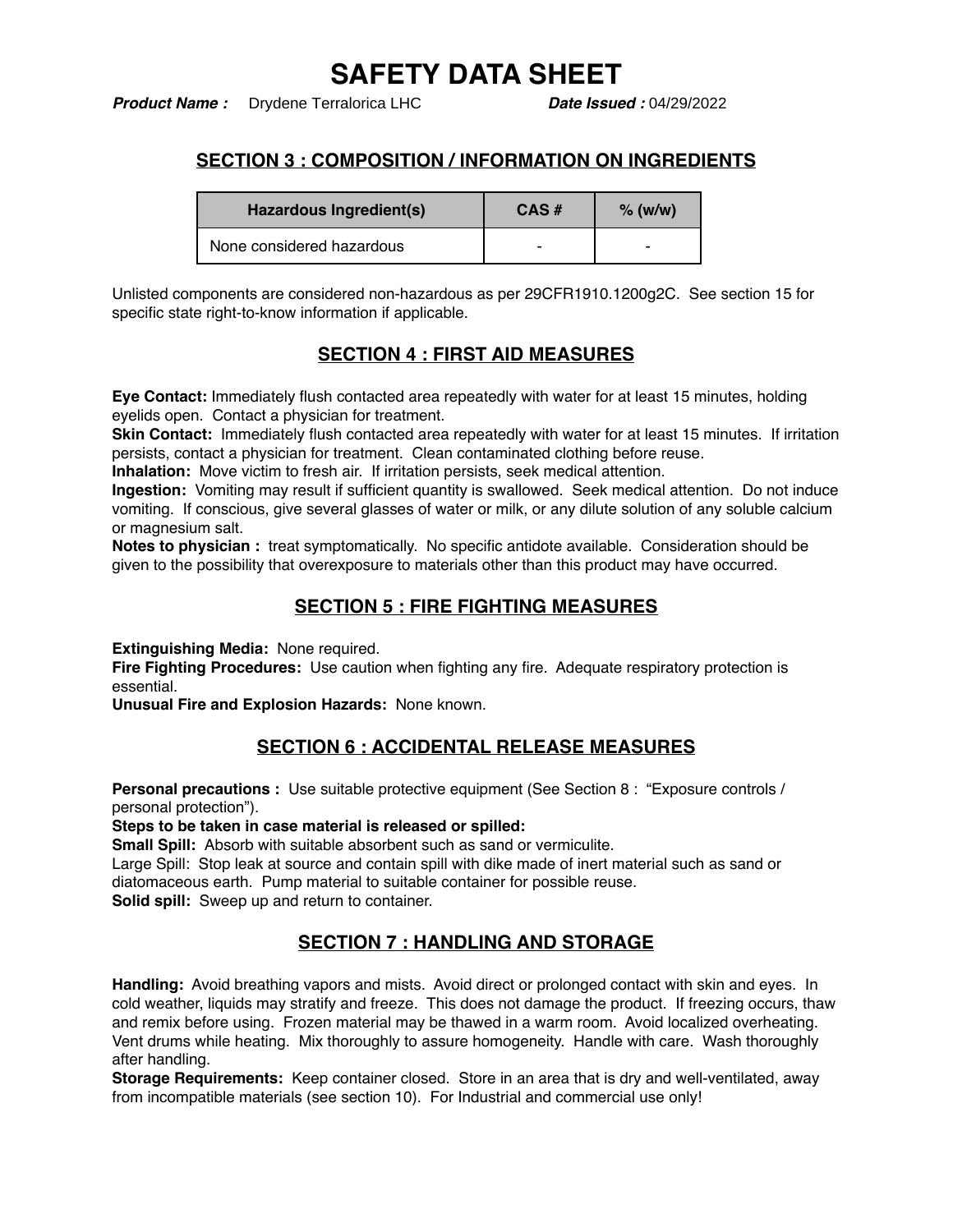*Product Name :* Drydene Terralorica LHC *Date Issued :* 04/29/2022

### **SECTION 8 : EXPOSURE CONTROLS / PERSONAL PROTECTION**

| <b>Hazardous</b> | ACGIH TLV (mg/m3) | ACGIH TLV (mg/m3) |
|------------------|-------------------|-------------------|
| Ingredient       | TWA               | <b>STEL</b>       |
| -                | -                 |                   |

**Engineering measures :**

**Ventilation / Local Exhaust :** General room ventilation.

**Ventilation / Mechanical Recommendations:** None required.

**Personal protective equipment :**

**Respiratory Protection:** Not required for properly ventilated areas.

**Skin Protection:** Vinyl or rubber protective gloves.

**Eye Protection:** Goggles or face shield.

**Other Protective Equipment:** Vinyl apron (optional).

### **SECTION 9 : PHYSICAL AND CHEMICAL PROPERTIES**

**Appearance / Odor:** Clear, colorless to light amber liquid, odor nil. **Water Solubility:** complete **pH (100) =** 5 - 6 **pH (1%) =** 7 - 8.5<br> **Specific Gravity:** 1.03 **Boiling Point (°F)**: N/A **Evaporation Rate**(water=1): N/A **% Volatile:** N/A **Vapor Density(air=1) :** N/A **Vapor Pressure(mmHg):** N/A **Flash Point :** None **Flash Point Method Used:** N/A **Flammable Limits: LEL =** N/A **UEL =** N/A

**Boiling Point (°F) : N/A** 

## **SECTION 10 : STABILITY AND REACTIVITY**

**Hazardous Decomposition Products:** None. **Chemical Stability:** Stable. **Conditions to Avoid:** Splashing solutions, prolonged skin contact. **Incompatibility with other Substances:** Strong bases and oxidizing agents. **Hazardous Polymerization:** Will not occur.

# **SECTION 11 : TOXICOLOGICAL INFORMATION**

#### **Potential Health Hazards (as mild acid or detergent blend) :**

**Inhalation:** Inhalation of mists or dusts may cause irritation to respiratory tract. Symptoms from excessive inhalation or of concentrated product may include gasping or coughing and difficulty breathing. Excessive contact may cause damage to the nasal septum.

**Skin Contact:** May cause mild irritation. Concentrated or prolonged contact may cause irritation with redness and blistering.

**Eye Contact:** May cause mild irritation. Concentrated or prolonged contact may cause conjuctival edema and corneal destruction.

**Ingestion:** Swallowing may produce gastrointestinal upset. Symptoms from ingestion of large doses may include severe abdominal pain, vomiting, and diarrhea.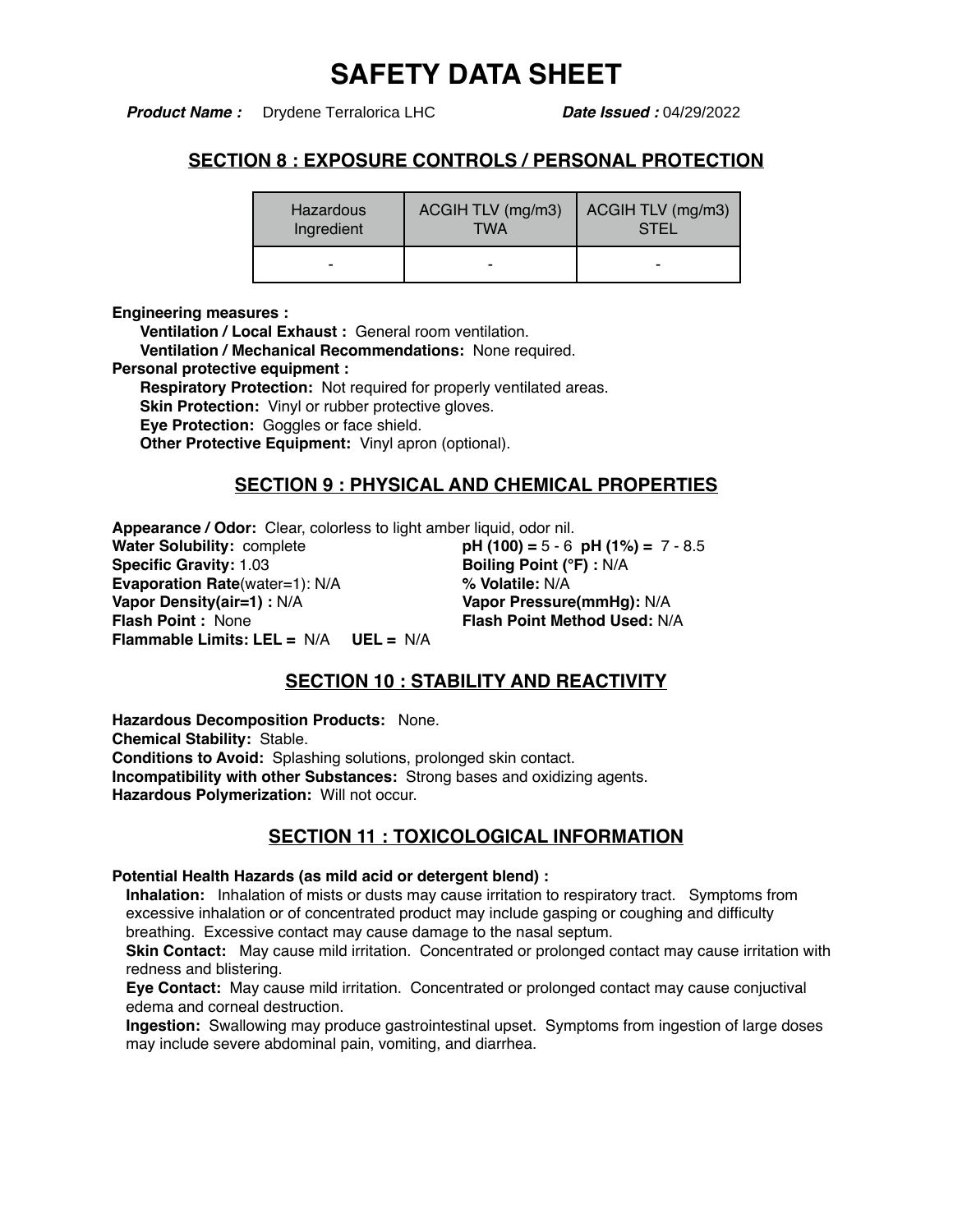*Product Name :* Drydene Terralorica LHC *Date Issued :* 04/29/2022

**Toxicological Data:** Toxicological studies were not performed on the blended product, although it is considered to be a severe eye irritant, and moderately irritating to the skin.

**Carcinogenicity:** This product does not contain any materials considered to be carcinogenous according to OSHA, NTP, IARC, or ACGIH.

## **SECTION 12 : ECOLOGICAL INFORMATION**

**Ecotoxicological Information:** No data found for this blended product.

## **SECTION 13 : DISPOSAL CONSIDERATIONS**

**Waste Disposal Method:** Neutralize spent solutions to an acceptable pH level. Allow oils to separate and decant if possible. Detergent portion is 100% biodegradable.

Recycle, recovery and reuse of materials, where permitted, is encouraged as an alternate to disposal as a waste. Hazardous waste classification under federal regulations (40 CFR Part 261 et seq) is dependent upon whether a material is a RCRA listed hazardous waste or has any of the four RCRA hazardous waste characteristics. Refer to 40 CFR Part 261.33 to determine if a given material to be disposed of is a RCRA listed hazardous waste. RCRA Hazardous Waste Characteristics: There are four characteristics defined in 40 CFR Section 261.21-61.24: *Ignitability, Corrosivity, Reactivity, and Toxicity*. To determine Ignitability, see Section 9 of this SDS (flash point). For Corrosivity, see Sections 9 and 14 (pH and DOT corrosivity). For Reactivity, see Section 10 (incompatible materials). For Toxicity, see Section 2 (composition). Federal regulations are subject to change. State and local requirements, which may differ from or be more stringent than the federal regulations, may also apply to the classification of the material if it is to be disposed.

**Is the unused product a RCRA hazardous waste (40CFR261.33) if discarded?** No **If yes, the RCRA ID number is :** N/A

## **SECTION 14 : TRANSPORTATION INFORMATION**

**Transportation Emergency Telephone Number:** 3E 24 hour number : (866)302-6855\* \*Please refer to c# referenced in section 1 of this sds.

**UN Number / DOT Proper Shipping Name / DOT Hazard Class /Packing Group / DOT Label & other information:** NOT REGULATED BY DOT (mildly acidic cleaning liquid NOIBN)

## **SECTION 15 : REGULATORY INFORMATION**

#### **US FEDERAL REGULATIONS :**

**TSCA (Toxic Substances Control Act) Status :** TSCA (United States) The intentional ingredients of this product are listed.

**CERCLA RQ - 40 CFR 302.4(a) :** none

**SARA 302 Components - 40 CFR 355 Appendix A :** none

**SARA 311/312 Classification - 40 CFR 370.2 :** meets the following categories : none known